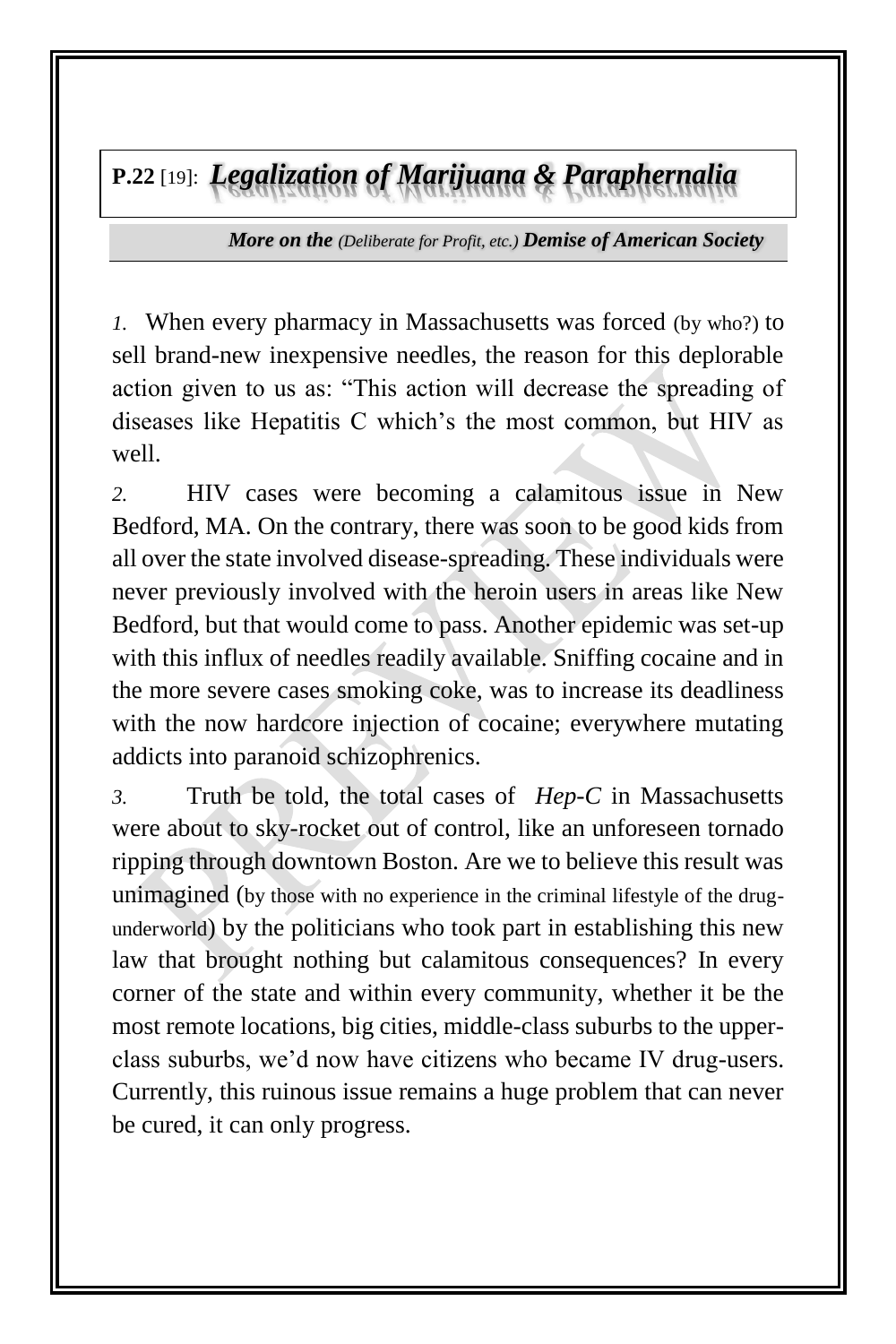*4*. Indeed, marijuana's not heroin, but I will present a relation in disastrous outcomes within both. Am I for the legalization of marijuana? I don't have an issue with weed smokers. When I smoked at my employments pre-heroin addition, (I had years of many random heroin uses: maybe 2-3 consecutive days, with sometimes months in between, since age 15), I became far more intuitive and energetic to accomplish work. Likewise, it displayed my need, or at least desire to always have pot on my person while at work. This was my addictive personality which seemed destined to evolve into more serious substances. What if I never began with all the drugs?

*5.* Although, descendant from my own lifestyle, you won't catch me writing negative articles on marijuana simply because I live in complete sobriety now. I essentially quit smoking pot 8-9 years prior to quitting cocaine and heroin. Nevertheless, the answer is: No, I don't support the legalization. My decision's born through the three foremost critical factors, neither which is ever analyzed, debated over, or plainly spoken about.

*5.* Previously noted in 22:3 are the politicians who implement these highly immoral laws. We've come to realize within the capitalist system there's typically two factors *in-play* anytime new immoral laws become established. (1. Greed overruling values 2. The deliberate destruction of society by power seeking individuals e.g. C.F.R.) Subsiding from the fact I haven't established a direct link between the syringe laws and corrupt people with corrupt intentions, the other factor involved is supporters of this decision. Politicians who sign the laws into effect and citizens who support decision such as this, who know absolutely nothing of the obvious consequences in making these important decisions. Although, as we uncover more, and more on the deceptiveness and purposely committed acts to harm our society, we begin to wonder if the people pulling the strings truly believed this action would help; referring to the syringe distribution.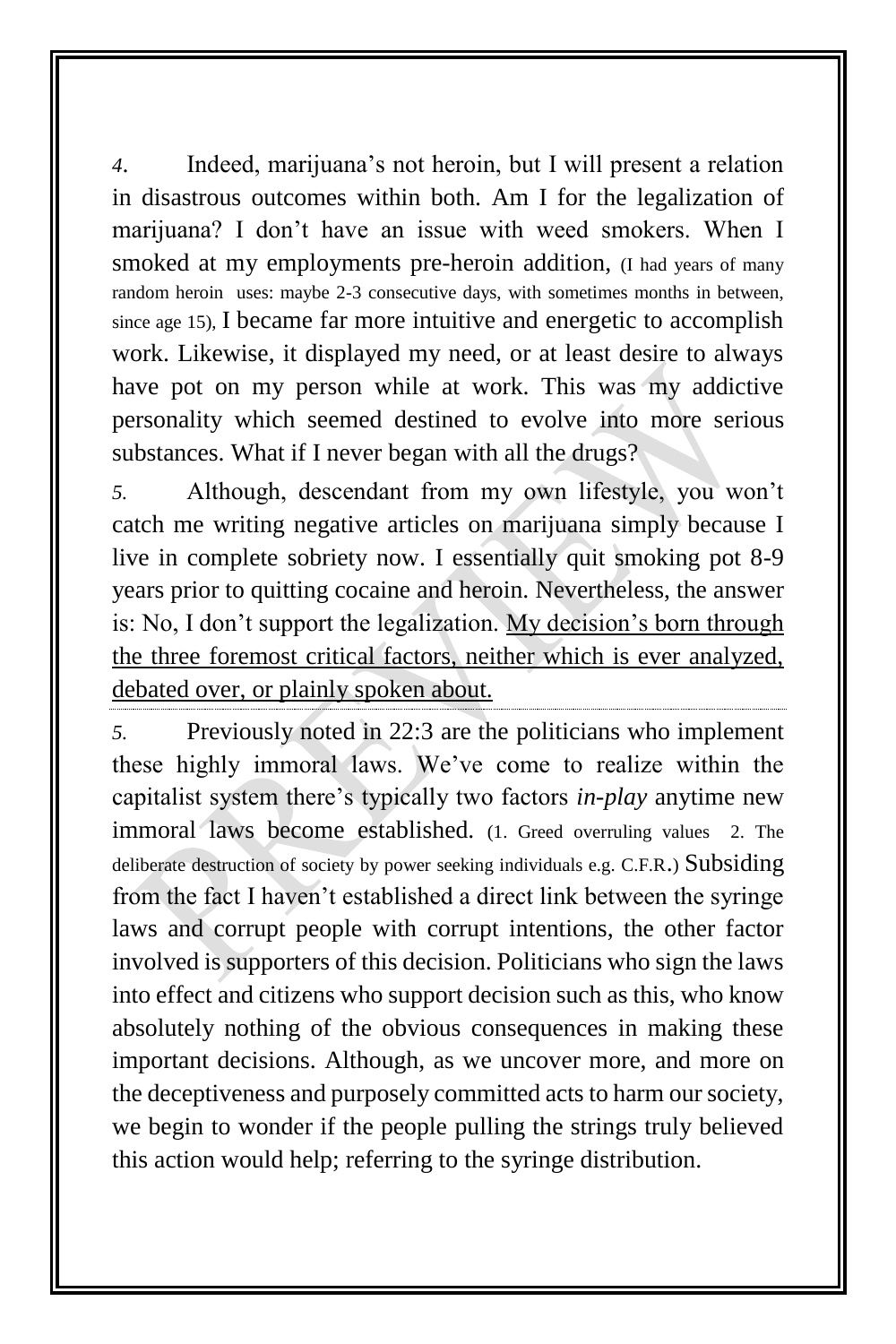*6.* Nevertheless, even ten years after the fact as I'm attending the local Community College (which anyone should be able to attain straight A's with effort when attending basic courses such as myself, what a joke it turned-out to be.)  $\overline{I}$ had a progressive teacher who continued to think flooding our state with needles was proactive. He obviously fell for and supported the original message. He completely disregarded the numbers produced relating to the original design of lower diseases. In fact, the numbers exploded in the opposite direction, but he continued with his supporting theory.

*7.* In addition, if you conferred with someone such as myself, I could inform him on the magnanimous increase of I.V. users. Kids in high-school who'd never of thought of using syringes, skipping directly over the sniffing stage and injecting heroin/coke/meth/pills. It's very unfortunate when people without experience on a topic reside in positions of decision-making able to effect negative change. I find it even worse, when individuals who possess no experience on a topic engage in debate as if they know. Why won't people ever admit that someone else would be a better choice than themselves? Furthermore, this teacher stated how terrible things have become with the absurd levels of overdoses not merely throughout the state, but right there in the very town of the school.

*8*. Plymouth, MA has a total population of sixty-thousand inhabitants. (60,000). Therefore, by no means should be spilling-out constant news of deaths by overdoses. This teacher somehow failed to make this connection. This is astounding, because in towns like Plymouth there were never any reporting's of deaths by overdose.

Many people knew damn-well that when cigarettes continued to become *priced-out* here in the Northeast, that marijuana would replace the lost tax-money. Now a completely non-capitalistic and non-democratic republic move, of 400-500% tax of on packs of cigarettes and with so many already addicted, it appears they're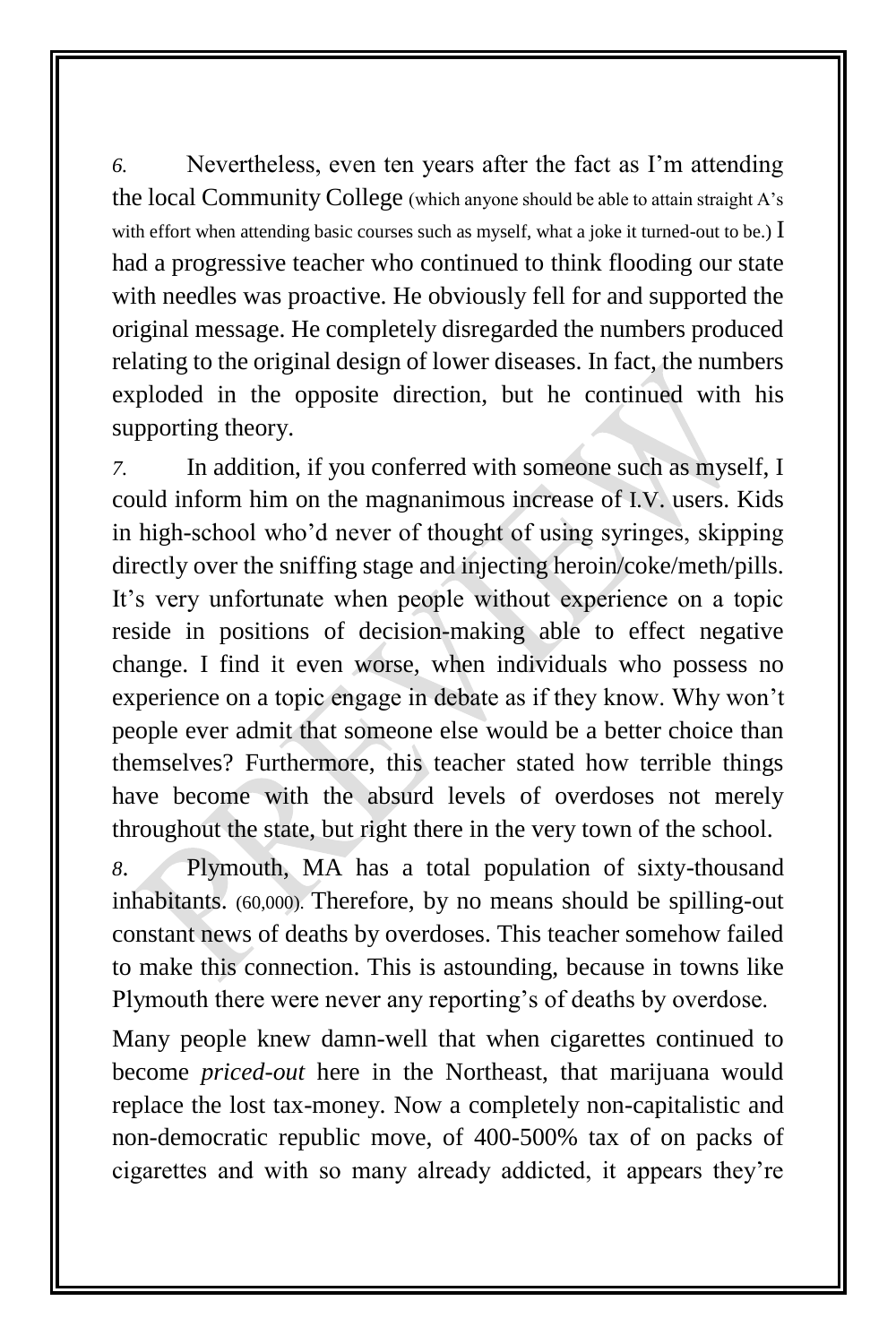doing just fine with the cigarette taxes for now. Nevertheless, here comes the marijuana.

*9.* Henceforth, alike all aspects of our society, including events such as  $9/11$ , if we want to learn what's truly happening and why it's taking-place: just follow the money-trail. e.g. Primitive Arab-Muslims living inside caves who don't care about money, not only don't have the means, but cannot be the only people (if at all involved) responsible for such attacks on September  $11<sup>th</sup>$ , 2001. There were trillions of dollars stolen from the Pentagon on the prior day of September  $10<sup>th</sup>$  and billions of dollars in gold recovered from the Gold Reserves underneath the Trade Towers. The circumstances involved around the legalization of marijuana aren't any a\different. This is the capitalist world of which we abide.

*10.* Furthermore, we must define a *useless* evaluation on the legalization of drugs and accessories like needles and Narcan. In my home state of Massachusetts, can the politicians (which are mostly brainwashed overly progressive liberals, anyhow) or those employed in this field, use proper evaluation techniques to investigate the negative numbers/effects of passing the *Syringe~Laws?* They certainly should possess this ability, but have no power to make the obviously correct moral decision to end the inexpensive selling of syringes at all pharmacy's in all towns or free distribution in cities? If their evaluation details only atrocious results, then adjustments need to be made. This is a very basic exercise.

*11.* The problem occurs when they *have no ability* to take the proper course of action. Of 'course they cannot eliminate the selling of syringes to addicts now. They set themselves up to be confined by obstacles of massive proportions. If they were to eliminate the addicts from acquiring needles at CVS, Walgreens, local pharmacy's, Needle-Exchanges, etcetera; there now becomes a fargreater number of users who must begin sharing needles and by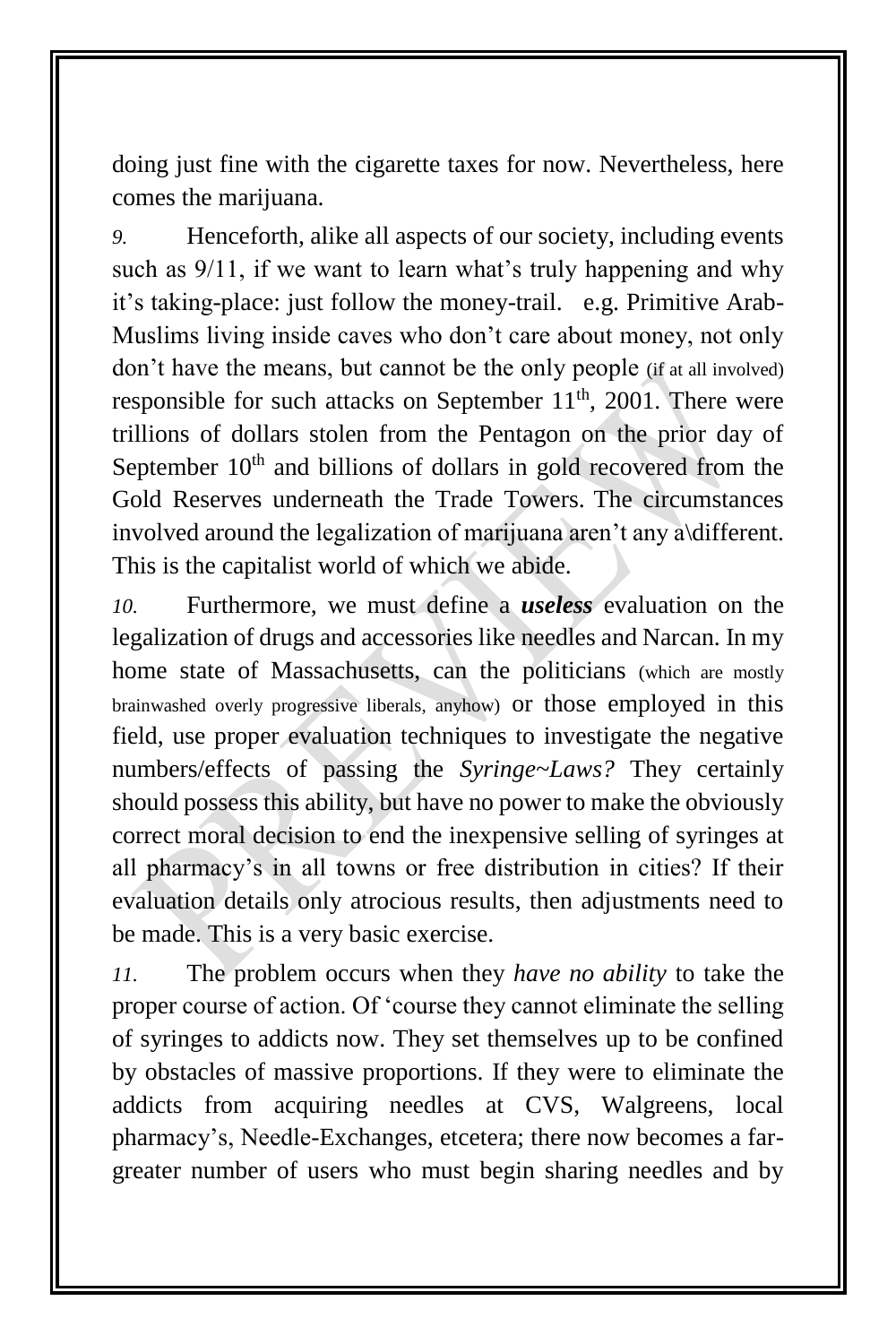result, commence spreading diseases on a much larger-scale than, heretofore, was ever present. Which by the way has already happened to a large extent, so one could only imagine the scale of this action being taken.

*12.* The problem now being, if they were to retract their foolish experiment now, it would become a disaster. There's no turning back and a \$3—10Pack of syringes goes quick for most addicts and they're spending every last penny on drugs while running all over the place to acquire them. They continue to never have enough syringes, and our citizens who're addicted to heroin lack the ability to make responsible decisions. We cannot retract the supply, and even without doing so, the numbers of user and diseases continues to grow at a completely absurd rate! Who makes these decisions? Are we holding them accountable?

*13.* I've seen beautiful girls who were raised by good parents end up in the worst of situations to get high…

A nice girl in a car, few other people, one friend few associates…This girl ends up at some random house, couple scumbags, dirty place, feeling uncomfortable….They got the drugs, others are shooting up, she's so sick going insane watching, but needs to wait 20min (hopefully) until she's home….This girl knowing another girl in the house has Hep-C, decides to use her needle when she's done w/it, as she thinks it's worth risking catching the disease (which she really is already accepting she'll most likely catch it).  $\ldots$ So, she can be high right there and then, as it's virtually impossible for an addict to wait the 30 min, whether they've only spent 5 min searching for the dope, or if she has already fought through 5 hours waiting to get it in her possession. Let's not think she's capable of thinking about the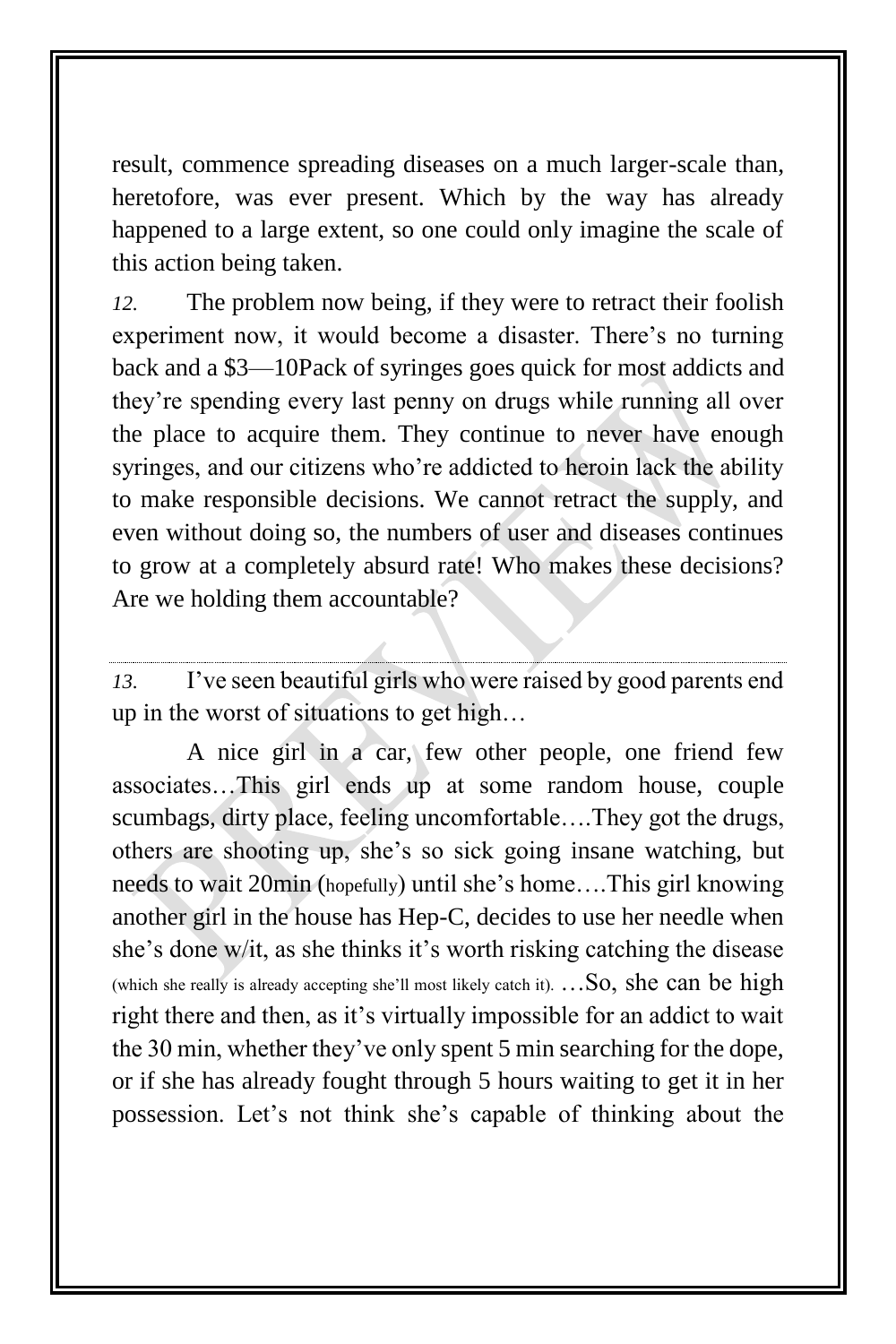consequences of catching and spreading Hep-C; moreover, H.I.V. when she's currently dope-sick!

*14*. See what happened there? Let's not start believing people addicted to heroin can make responsible decisions. Not just this, but in order for someone to use their own clean needles, the proper way, we're now encouraging all these users to carry needles on their person at all times. Myself, I would always have one in my sneakers under the sole, as this is how I walked around or went anywhere – for years.

*15*. So now they hand out Narcan for free, in order to save lives. If an addict overdoses, hopefully he or her are amongst friends, who are needed to administer the Narcan. Unfortunately, many addicts eventually end up having only one close friend – the devil's heroin. Now for me, my immediate first words said after hearing this and seeing my associate with Narcan was "Now I can do huge amounts, the most I can possibly handle, because if I was to O.D; who cares you have Narcan."

## An ignored result of the syringe law

*16.* Explosion of overdoses and colossal levels of deaths have now occurred throughout the state. Nonetheless, we can never go back to the way it was before. This decision had permanent consequences if the planned failed. Was this analyzed originally? Why are the people trying to fix this problem, the same people (or associated with) who caused this colossal problem to begin with?

Now we need another law, where does it end?

*17.* This is what my second objection truly is: where does it end? Now they're beginning to hand out Narcan for overdoses. Really,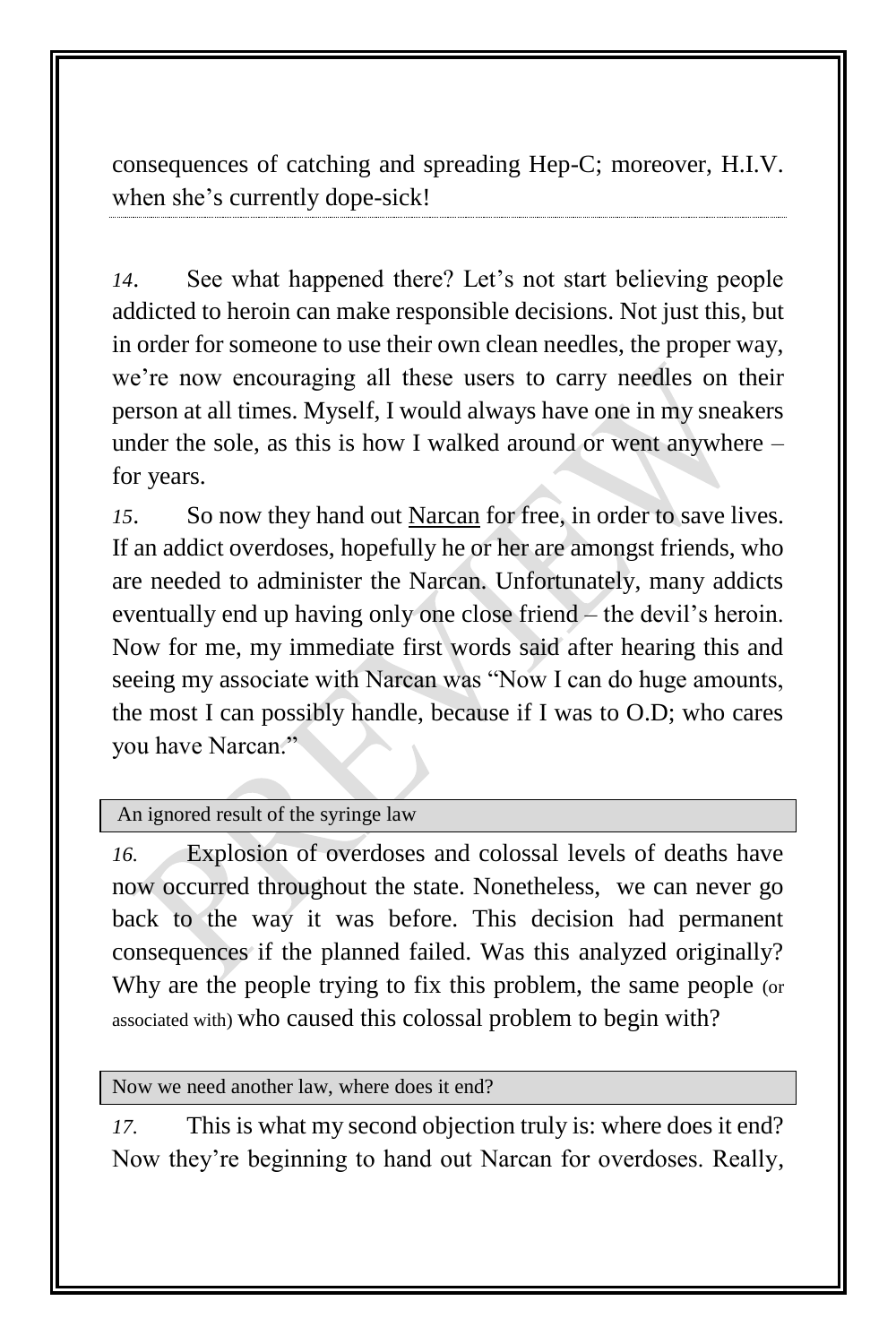where does it stop? Who made this second disastrous decision? Is this their solution to help the problem they created? Or was this all planned to pharmaceutical companies can make money of Narcan? Not to mention, if it's being distributed onto the streets for free, this means the money to pay the big pharmaceutical companies is being taken from our paychecks.

*18*. Another decision which's going to destroy many lives and families, yet I'm not qualified to have any influence in a decision with such importance as this. I'm labeled detrimental to society, yet its seemingly myself who's trying to save lives not the opposite. Sure, this move could possibly save a couple lives in the next year. On top of that, it will destroy, and end, many more. Upon hearing my friend had Narcan, I first thought, and words were, "that's perfect, now I can shoot as much as I can possibly handle, because if I take cross the threshold of comfort and overdose, you can bring me back to life"

*19.* Once again, people aren't responsible or *ever* thinking clearly while addicted to heroin. Plus, addicts care about absolutely nobody, except themselves (until they become clean) and the drug. Nonetheless, I believe we can reinstall a sense of morals inside them. Their eyes have ability to be opened to the damage inflicted upon others and the harm brought amongst themselves.

*20*. When on a bleak December day, you don't step through a chamber door that lead to more affliction. You seek warmth and comfort where it's found, like in the arms of Christ.

*19.* You should be aware by now of the fluoride (hazardous waste products) our government deliberately assimilates into out fresh drinking water. This chemical is poison and precisely used for controlling the public by the destruction of our pineal-gland. There's a great debate currently occurring over these farmlands used for the